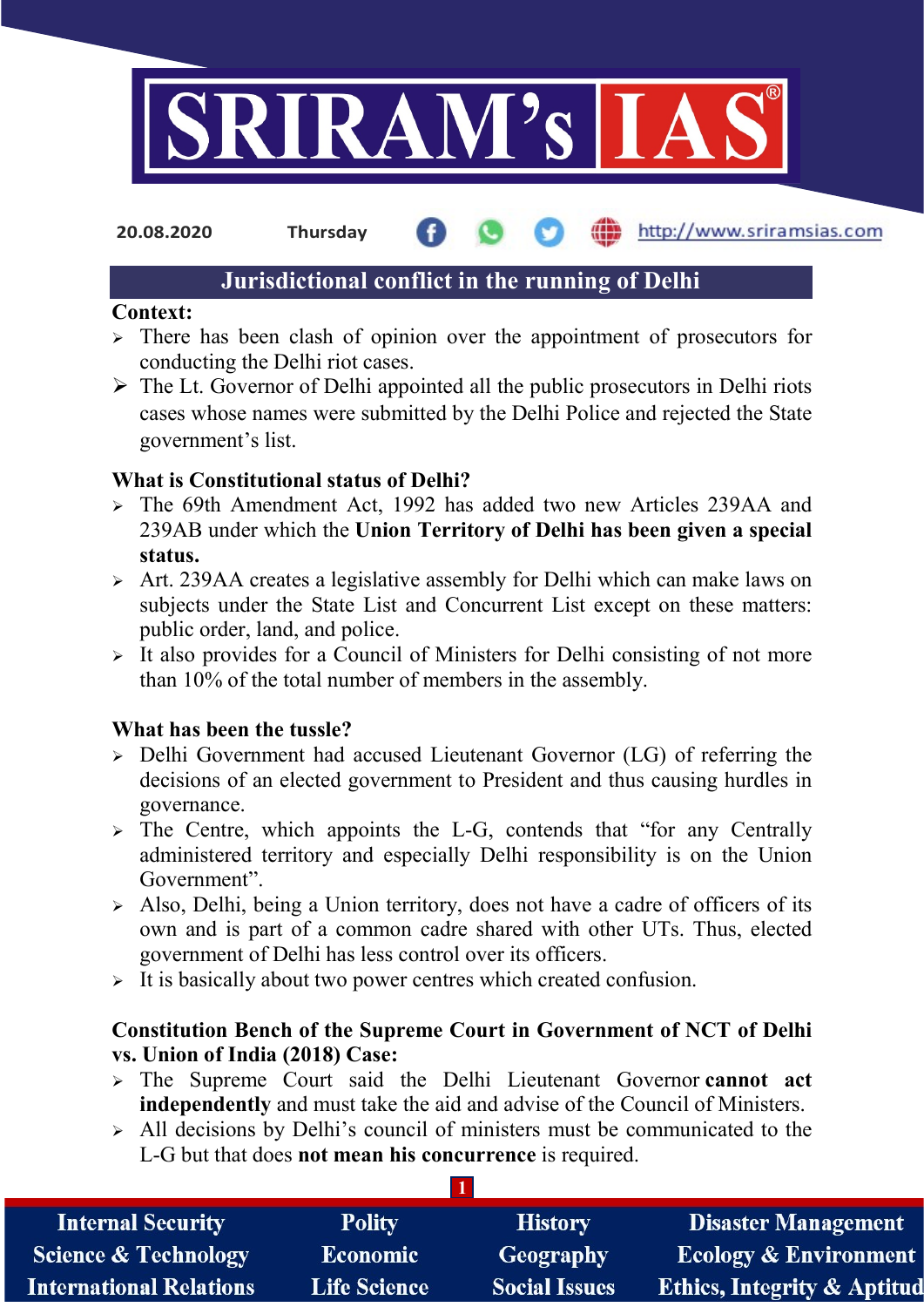

20.08.2020 Thursday

# http://www.sriramsias.com

- $\triangleright$  Except for issues of public order, police and land, the Lieutenant Governor is bound by the aid and advice of the Council of Ministers.
- $\triangleright$  The LG has no independent authority to take decisions except in matters under Article 239 or matters outside the purview of the government.
- $\geq$  The court said, L-G cannot act as an obstructionist and can refer issues to the President when there is difference of opinion on any matter (Article 239AA(4)). This should happen only in exceptional matters and not as a general rule.
- $\geq$  The government need not obtain LG concurrence in every issue of day-today governance.
- $\geq$  The national capital enjoys special status and is **not a full state**
- $\triangleright$  The basic message is that an elected government cannot be undermined by an unelected administrator.

### Does that mean the power tussle in Delhi is completely resolved?

- $\triangleright$  Not Actually. SC did not very clearly delineate the issues in respect of which the Lt. Governor can refer a decision taken by the Council of Ministers to the President in the event of a difference of opinion on any matter (Article  $239AA(4)$ ).
- $\triangleright$  Instead, SC has given a generic guideline that in case of differences of opinion, the LG and the NCT government should act with constitutional morality and trust for each other.
- $\geq$  The recent appointment of prosecutors for conducting the Delhi riot cases in the High Court is a case in point.

### What is the controversy about appointments of prosecutors?

- $\triangleright$  When the government decided to appoint prosecutors for Delhi riots case, the Lt. Governor referred it under proviso to Article 239AA (4) to the President stating that there is a difference of opinion between him and the government
- $\geq$  In the meantime, the Lt. Governor appointed all the prosecutors whose names were submitted by the Delhi Police (under Central Government) and thus the State government's list was rejected.
- $\triangleright$  As a result, the decision of elected Delhi government was undermined
- $\triangleright$  Referring normal administrative matters (like appointment of Prosecutors) to the President would disturb the concept of Constitutional

 $\overline{2}$ 

| <b>Internal Security</b>        | <b>Polity</b>       | <b>History</b>       | <b>Disaster Management</b>       |
|---------------------------------|---------------------|----------------------|----------------------------------|
| <b>Science &amp; Technology</b> | <b>Economic</b>     | Geography            | <b>Ecology &amp; Environment</b> |
| International Relations         | <b>Life Science</b> | <b>Social Issues</b> | Ethics, Integrity & Aptitud      |